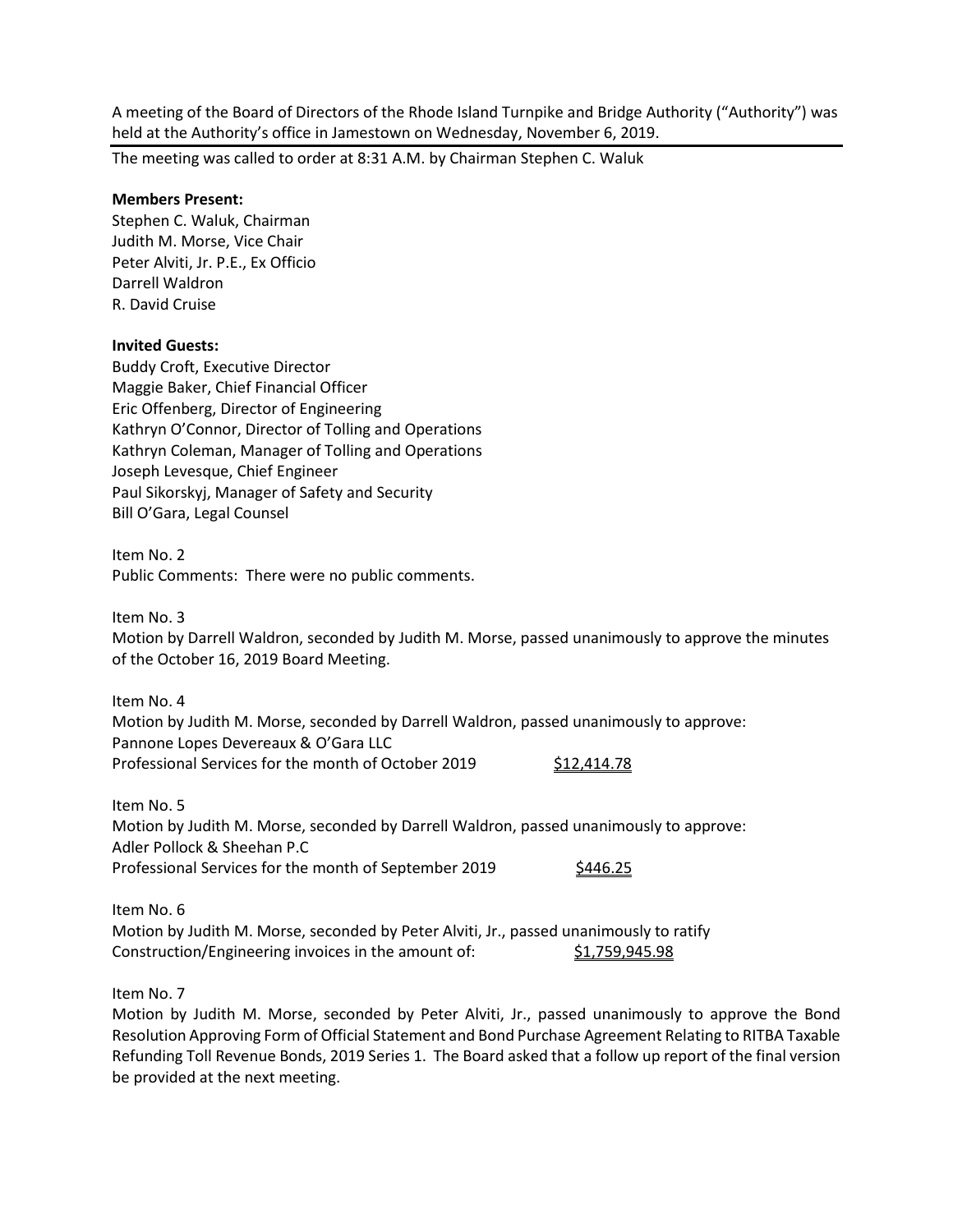RITBA Minutes – November 6, 2019 Page 2

# Item No. 8

Motion by Judith M. Morse, seconded by Peter Alviti, Jr., passed unanimously to approve Resolution Approving Form of Official Statement and Bond Purchase Agreement Relating to Not to Exceed \$50,000,000 RITBA Motor Fuel Tax Revenue Bonds, Series 2019 A. The Board asked that a follow up report of the final version be provided at the next meeting.

## Item No. 9

Motion by Judith M. Morse, seconded by Peter Alviti, Jr., passed unanimously to approve the Resolution Establishing Renewal and Replacement Fund Requirement Under Master Indenture for Motor Fuel Tax Revenue Bonds.

#### Item No. 10

Motion by Judith M. Morse, seconded by Peter Alviti, Jr., passed unanimously to approve the Resolution Approving Management Recommendation for Debt Service Coverage Target for RITBA's Motor Fuel Tax Revenue Bonds.

# Item No. 11

Motion by Judith M. Morse, seconded by Peter Alviti, Jr., passed unanimously to approve the task order for WSP to provide Construction Support Services for Contract 19-4 - Newport/Pell and Jamestown Verrazzano Bridges On-Call Bridge Miscellaneous Repairs at a cost not to exceed \$250,000.00.

## Item No. 12

Motion by Judith M. Morse, seconded by Peter Alviti, Jr., passed unanimously to approve the task order for Collins Engineers to provide construction inspection and oversight for underwater repairs for Contract 19-4 - Newport/Pell and Jamestown Verrazzano Bridges On-Call Bridge Miscellaneous Repairs at a cost not to exceed \$207,276.00.

#### Item No. 13

Motion by Judith M. Morse, seconded by Peter Alviti, Jr., passed unanimously to approve the task order for Keville Enterprises to provide Construction Inspection and Resident Engineer Services for Contract 19- 4 - Newport/Pell and Jamestown Verrazzano Bridges On-Call Bridge Miscellaneous Repairs at a cost not to exceed \$335,000.00.

Executive Director's Report:

- Bridge Run on October 20<sup>th</sup> was very successful; the weather cooperated and this year's event drew the highest amount of runners to date. A Rhode Island Turnpike and Bridge Foundation meeting will be held on December 6th at which time all invoices should be in and board members will make decisions on how proceeds will be allocated to non-profits who have applied for a donation.
- A woman jumped from the Mount Hope Bridge about a week ago during day light hours. She was rescued and survived. It prompted media inquiries which we have been responding to including how to address attempted suicides. It was noted that this is a major issue, a mental health issue and a national issue. We continue to discuss how best to address this situation.
- Next Board Meeting is scheduled for January 8, 2020. (The December 4, 2019 meeting on the original annual calendar will not be held.)